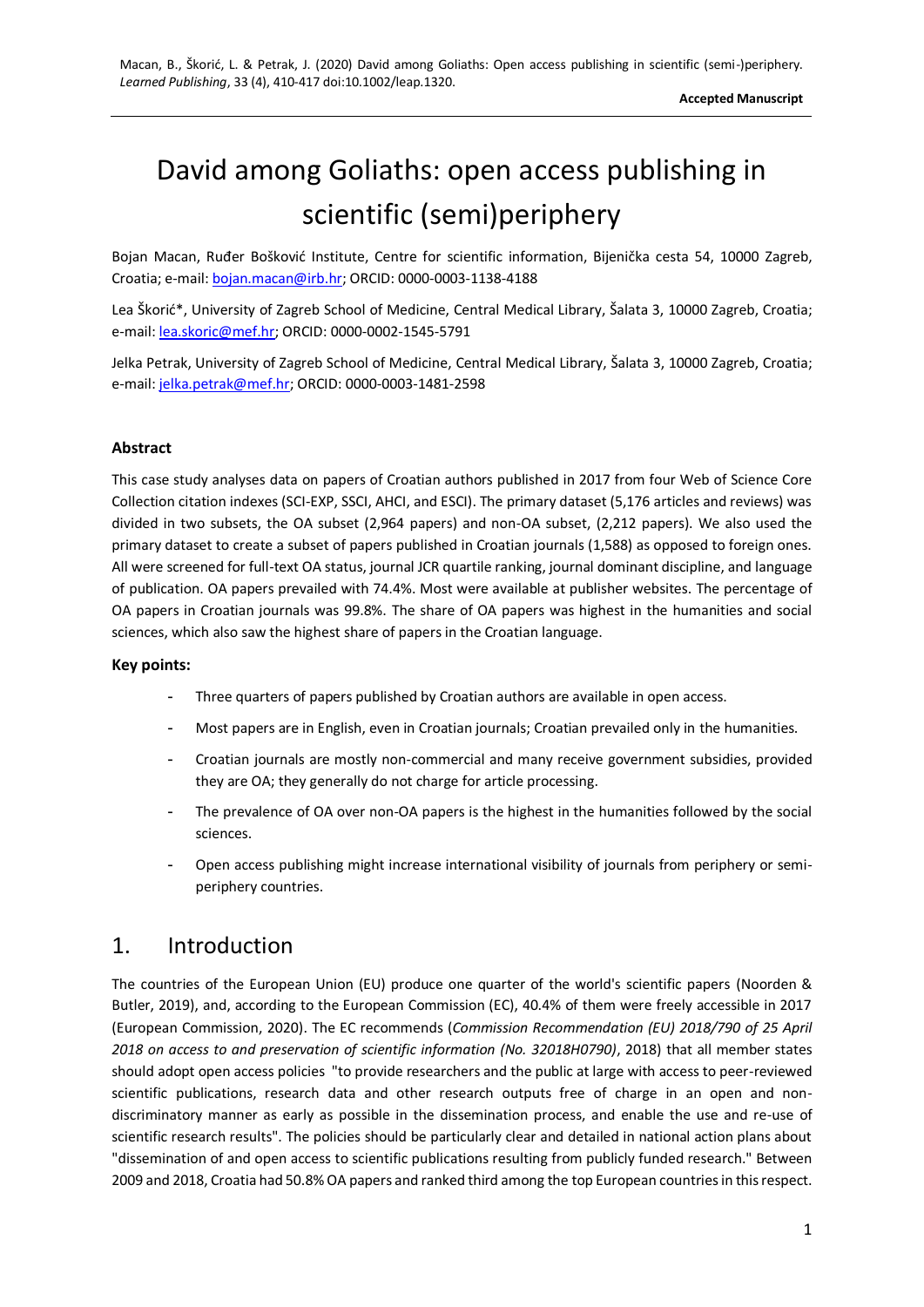Moreover, Croatia and the United Kingdom were the leading EU countries in the number of open-access papers (European Commission, 2020). Another large-scale study yielded similar results (Archambault et al., 2013).

According to its development indicators, Croatia belongs to the group of semi-peripheral countries. Semiperiphery countries are positioned between the periphery, characterised by the low R&D investment, poor research infrastructure, etc. and core, scientifically and technologically advanced countries. They play a major role in mediating economic, political, and social activities linking core and peripheral areas (Sorinel, 2010). Domazet and Marinović Jerolimov (2014) describe European semi-periphery, especially its post-socialist countries, as "the countries with a high level of development, widespread educational and healthcare attainments, close to European cultural sphere". Croatia is still going through transitional changes in almost all of its economic, educational, social, and political life.

By joining the EU in 2013, Croatia has become its youngest member state. Its investment in research and development in 2017 was 0.85% of GDP, which is far below the EU average of 2.3% (The World Bank, 2019). However, the number of papers published by Croatian authors has steadily been growing. According to the total number of internationally visible papers between 2013 and 2017, Croatia was in the group of seven last ranked EU member states. But, research intensity measured by 1 paper at 10,000 population shows that Croatia with 11 papers ranks 18<sup>th</sup> among EU countries, better than France, Greece, Slovakia, Hungary, Bulgaria etc. (Noorden & Butler, 2019). Between 2013 and 2017, the Croatian production was 31,853 documents in journals covered by the Web of Science Core Collection (WoSCC). Of these, 13,023 were available through open access. And while the increase in overall "output" in this 5-year period was 21%, the increase in the overall number of OA papers was as high as 58.7%. These increases were partly influenced by the changes in the WoSCC indexing policies and the introduction of Emerging Sources Citation Index (ESCI) (Testa, 2009; *Web of Science: Emerging Sources Citation Index: Search and discover a trusted set of journals with comprehensive coverage by subject and region*, 2020).

It has been a while since Guédon (2008) noted that OA journals would probably be crossing the divide between peripheral science, where they started, and "core" or "mainstream" science. He argued that international scientific competition had gradually led to a two-tier communication system, the international acting as the main quality arbiter and national reflecting national politics and priorities. He emphasized that Garfield's Science Citation Index had "a strategic role in the present power structure of world science", reflecting the dominance of mainstream journals. However, peripheral journals improved their position with the launch of the Emerging Sources Citation Index (ESCI), which ensured important research to be visible in WoSCC, "even if it is not yet internationally recognized" (*What is the Emerging Sources Citation Index?*, 2020). For example, ESCI covers more than 50% of all Croatian journals indexed in WoSCC.

Kieńć (2017) reported that authors from scientific periphery published in OA journals more often than authors from core countries, 46% vs 20% of papers, respectively, to be more exact. Archambault et al. (2013) found that publishing in gold OA journals was much more common in eastern Europe and hypothesized that it was because gold journals more frequently allow publishing in languages other than English. Croatia, however, does not fit that profile – most Croatian scientific journals, especially in the STEM fields, are published in English (Pulišelić & Petrak, 2006).

About 180 scientific and technical journals in Croatia were supported by public funds in 2017. Their publishers are mainly not-for-profit organisations (universities, research institutes, learned societies) under the patronage of the Croatian Ministry of Science & Education (MSE). Among the MSE's most important criteria for subsidising a journal is that it is being indexed by at least one international bibliographic database and that it provides open access to complete journal's content on the Hrčak repository portal (Ministarstvo znanosti i obrazovanja, 2018). Hrčak was launched in 2006 as an outlet for journals not having infrastructure for e-publishing and an interface for free access to all journal content (Stojanovski et al., 2009). As a platform Hrčak gave Croatian scientific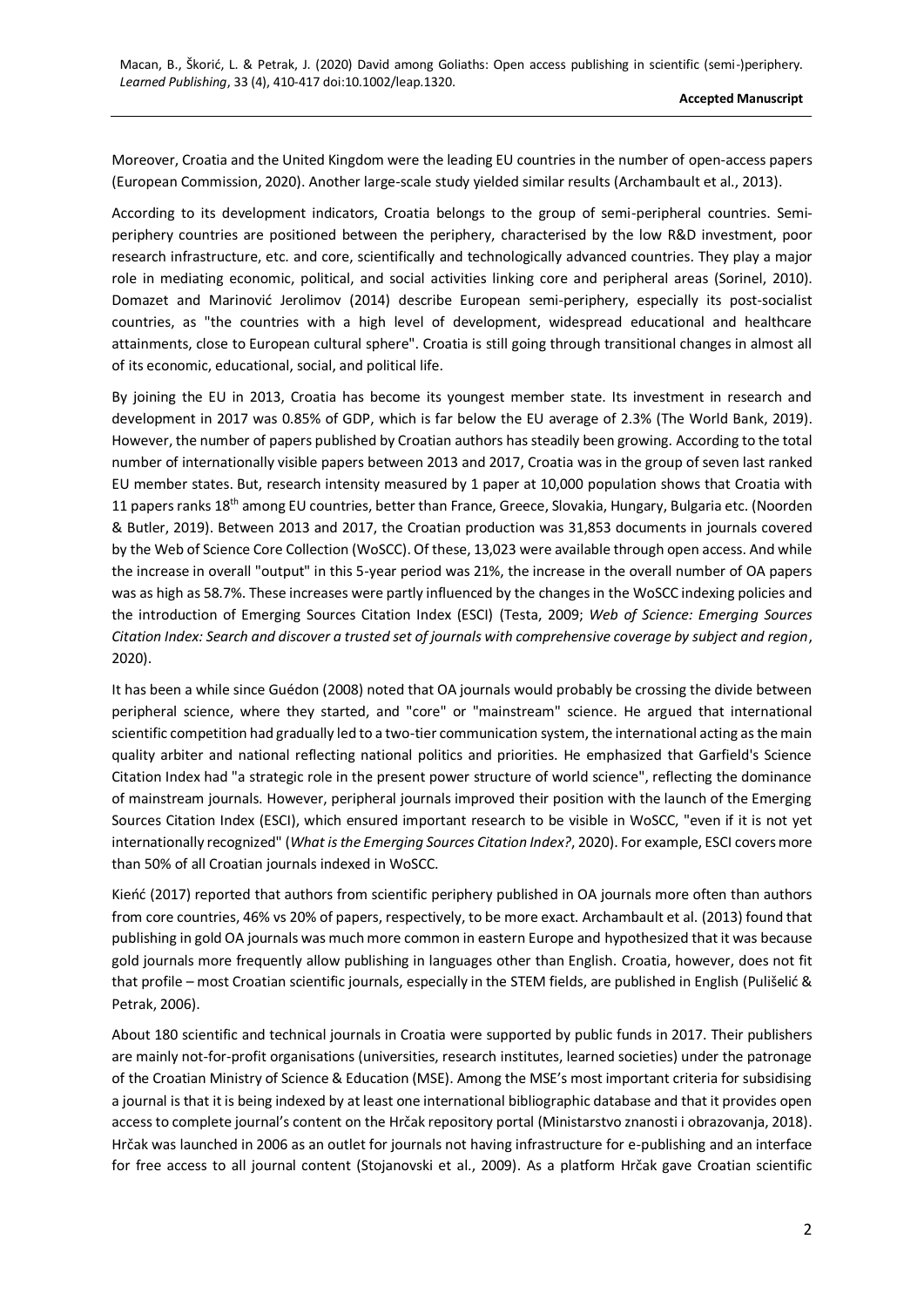journals better international visibility, which eventually increased the number of Croatian journals indexed in relevant international bibliographic databases. In 2007, Web of Science databases indexed only 16 Croatian scientific journals; in 2011, they indexed 61 (Macan et al., 2012), and their current number is 124 (*Web of Science Master Journal List. Web of Science Master Journal List*, 2020). In the meanwhile, again mainly because of Hrčak requirements, Croatian journals upgraded their editorial practices, which was the other main reason why so many are indexed in international bibliographic databases.

Piwowar et al. (2018) suggested further investigation to better understand what drives OA. The aim of this study was therefore to explore in depth the OA production of Croatian authors indexed by the WoSCC and published in 2017. We focused on OA papers, their disciplinary and quartile distributions, and the characteristics of Croatian OA journal publishing.

# 2. Methods

The primary sources of research data were the Clarivate Analytics WoSCC citation indexes: Science Citation Index Expanded (SCI-EXP), Social Sciences Citation Index (SSCI), Arts & Humanities Citation Index (AHCI), and ESCI. The initial search of WoSCC indexes was done in May 2019 using search query "Croatia OR Hrvatska" in the Basic Search Address field, combined with 2017 in the Year Published field. The WosCC Address field covers all of the authors' affiliation addresses.

The results were then filtered by document type to include only "article" and "review" papers. What remained was our primary dataset of 5,176 papers, which we used as the basis for all further analysis. Clarivate Analytics InCites was used for disciplinary distribution analysis as well as for quartile distribution (Q) of papers according to the journal's impact factors (JIF). Hrčak and journals' homepages were used for the identification of the Croatian journals, and DOAJ was used for the additional checking of their OA status.

Our primary dataset was divided into three subsets according to the goals of our analysis:

- **I. OA subset** comprised 2,964 papers. It combined two subsets:
	- a subset of 2,574 papers obtained by refining the primary dataset by the WoS Open Access filter (all OA types according to the WoS typology were included) and
	- a subset of 390 papers published in Croatian journals which were not marked in WOS as OA papers, but were identified manually by journal name search in Hrčak and DOAJ.
- **II. Non-OA subset** included the remaining 2,212 papers.
	- randomized sample: a random sample was created in order to check if there was any "hidden" OA paper within the non-OA subset. Randomisation was based on the expected OA proportion of 20%, 95% confidence interval, and type 1 error of 5%. The OA status of thus obtained 212 papers was checked manually using the article title as a Google Scholar search string. All retrieved papers were inspected to find respective OA full text.
- **III. Croatian journals subset** consisted of 1,588 papers published by Croatian journals.

#### 2.1. Data analysis

All papers were analyzed to determine OA to full text, disciplinary orientation and JCR quartile distribution of journals, journal's country of origin, and language of publication (with focus on Croatia/Croatian).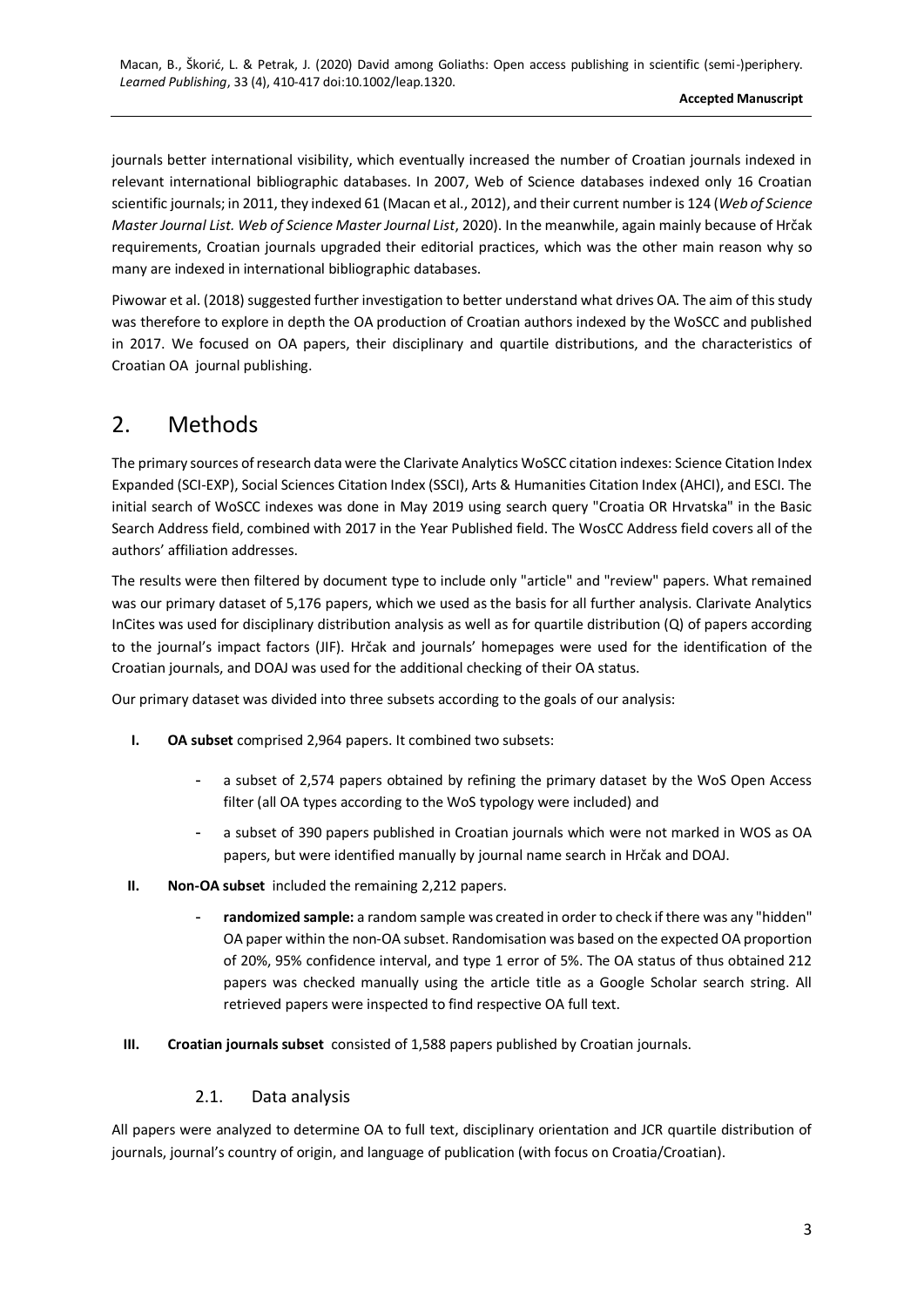Clarivate Analytics defines OA papers as "freely accessible peer reviewed versions of an article from either a publisher's website or repository" (Clarivate Analytics, 2018). In WoSCC OA papers are grouped in five categories: DOAJ Gold, Other Gold, Bronze, Green Published, and Green Accepted. For the purpose of this study, we decided to use only two broad OA types: papers available at publisher websites (irrespective of their specific publishing model as gold, bronze, hybrid, delayed OA, etc.) and those available on repositories, personal websites, and academic social networks (green OA). We did not verify the validity of WoS data.

Regarding the country of origin, the papers were divided in two groups: published in Croatian journals and published in foreign journals. There were three language groups: papers in English, papers in Croatian, and papers in other languages.

The records from WoSCC were transferred to the Clarivate Analytics InCites platform to determine discipline and JCR ranking. For disciplinary distribution of the papers we used the first level of OECD Category scheme, which corresponds to the Revised Field of Science and Technology (FOS) Classification of the Frascati Manual 2002 (OECD Publishing) (Directorate for science, technology and industry, Committee for scientific and technology policy, 2018). This classification consists of six major fields: natural sciences, engineering and technology, agricultural sciences, medical and health sciences, social sciences, and the humanities. This scheme is similar to the official Croatian classification of science (Nacionalno vijeće za znanost, 2009).

### 3. Results

#### 3.1. Primary dataset

Our search of the four WoSCC citation indexes resulted in 5,176 papers with at least one Croatian affiliation. They were published in 117 Croatian and 2,018 foreign journals, most of them (87.2%) in the English language.

Three scientific fields dominated: natural sciences (37.7%), medical sciences (25.1%), and engineering & technology (21.2%) (Table 1).

3,768 (72.8%) of all papers in the primary dataset were published in JCR-ranked journals. Among them, 31.7% were published in Q1 journals, 25.7% in Q2, 18.8% in Q3, and 23.6% in Q4. Most papers in the Q1 category belong to natural sciences (63%). The distribution, however, varies greatly between Croatian and foreign journals (Table 1).

Papers published in journals covered by ESCI (23.7%) could not be distributed by the quartiles as IFs are not calculated for these journals. The same is true for the AHCI journals, which published 2.9% of papers. Journals covered by ESCI published 58.4% of all social sciences and 63.3% of all humanities papers (Table 1).

| <b>OECD scientific field</b> | All papers |     |                |     |             |                         |                       | <b>Papers in Croatian journals</b> |                |          |          |             |                         |                       |
|------------------------------|------------|-----|----------------|-----|-------------|-------------------------|-----------------------|------------------------------------|----------------|----------|----------|-------------|-------------------------|-----------------------|
|                              | Q1         | Q2  | Q3             | Q4  | <b>ESCI</b> | <b>AHCI or</b><br>no IF | Total no<br>of papers | Q1                                 | Q <sub>2</sub> | Q3       | Q4       | <b>ESCI</b> | <b>AHCI or</b><br>no IF | Total no<br>of papers |
| Natural sciences             | 753        | 548 | 285            | 226 | 116         | 23                      | 1951                  | 6                                  | 3              | 28       | 72       | 57          | 0                       | 166                   |
| Engineering and technology   | 305        | 195 | 196            | 239 | 162         | $\Omega$                | 1097                  | $\Omega$                           | 14             | 29       | 142      | 114         | 0                       | 299                   |
| Medical and health sciences  | 344        | 291 | 247            | 277 | 133         | 9                       | 1301                  | $\Omega$                           | 15             | 26       | 143      | 19          | 0                       | 203                   |
| Agricultural sciences        | 83         | 51  | 80             | 107 | 50          | $\mathbf{1}$            | 372                   | ┸                                  | $\Omega$       | 24       | 50       | 44          | $\mathbf 0$             | 119                   |
| Social sciences              | 51         | 85  | 57             | 127 | 459         | 7                       | 786                   | $\Omega$                           | 17             | $\Omega$ | 80       | 347         | 5                       | 449                   |
| <b>Humanities</b>            | 8          | 10  | $\overline{7}$ | 9   | 315         | 149                     | 498                   | 0                                  | 0              | $\Omega$ | $\Omega$ | 257         | 109                     | 366                   |
| Number of unique papers      | 1195       | 974 | 708            | 891 | 1227        | 181                     | 5176                  |                                    | 49             | 93       | 487      | 838         | 114                     | 1588                  |

Table 1. Distribution of all papers and papers published in Croatian journals by scientific field, JCR quartile (where available), and ESCI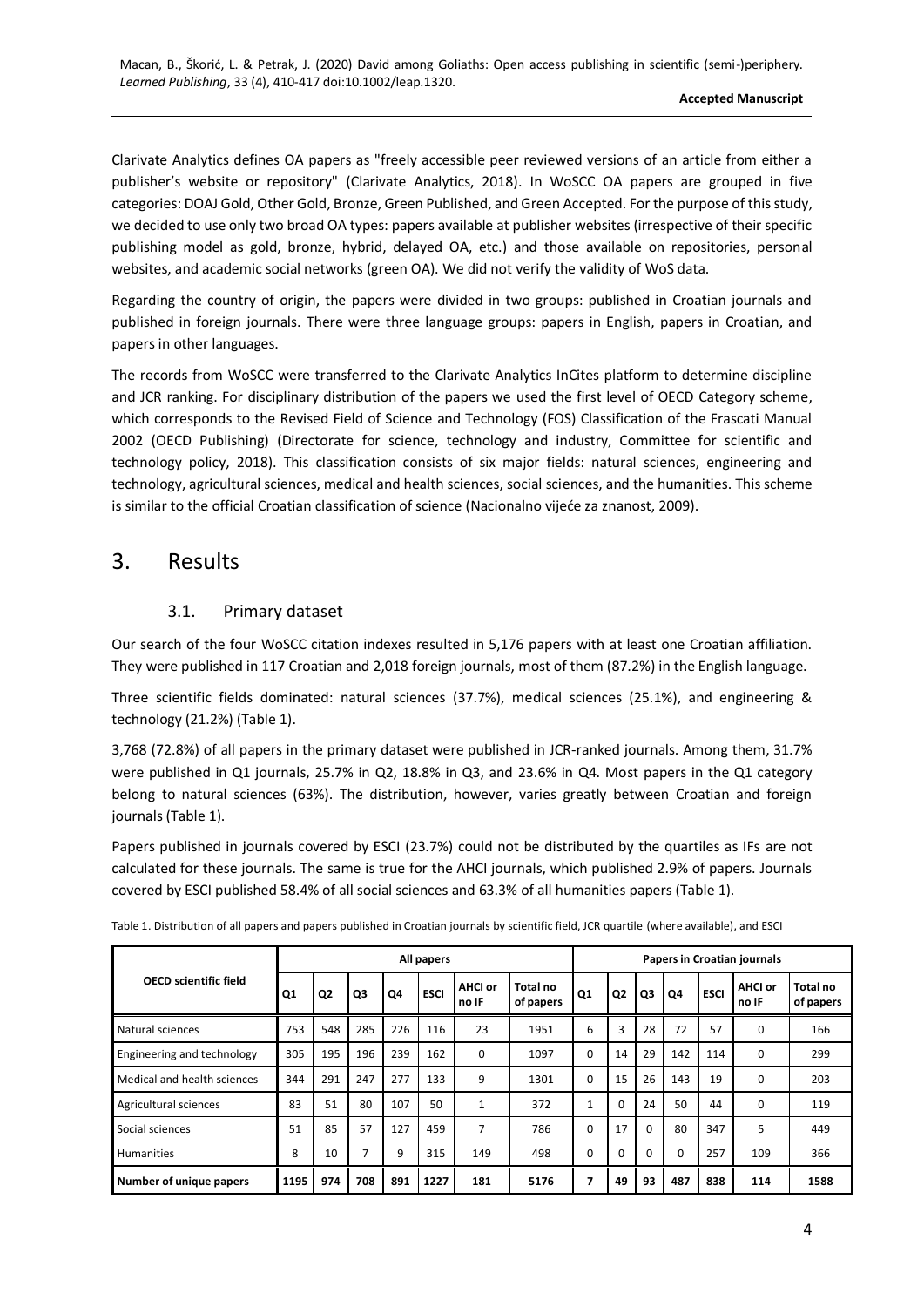**Accepted Manuscript**

#### 3.2. OA subset

The OA subset accounted for 57.3% (n=2,964) of all retrieved papers. Most full texts were available at publishers' web-sites (94.2%). Many of them also had their "green" versions available in repositories, academic social networks, and similar platforms (38,5%). 1,585 (53.5%) papers in this subset were published in Croatian journals, and all of them were available on publishers' web-sites.

The OA subset shows a disciplinary distribution similar to the primary dataset, with natural sciences having the greatest number of papers (30.2%) (Figure 1).



**Figure 1.** Disciplinary distribution of papers within primary dataset and its subsets

34.8% of papers were published in journals covered by ESCI, followed by the papers published in Q4 journals (20.6%) and Q1 journals (17.2%). Altogether, 60.9% of OA papers (n=1,806) were published in JCR IF journals (Figure 2).



**Figure 2.** Distribution of papers in the primary dataset and its subsets by JCR quartile (where available) and ESCI

#### 3.3. Non-OA subset

The non-OA subset consisted of 2,212 papers. Only three were published in Croatian journals. Almost half of the papers (47.8%) in the non-OA subset belonged to the field of natural sciences and only 4.5% to the humanities (Figure 1).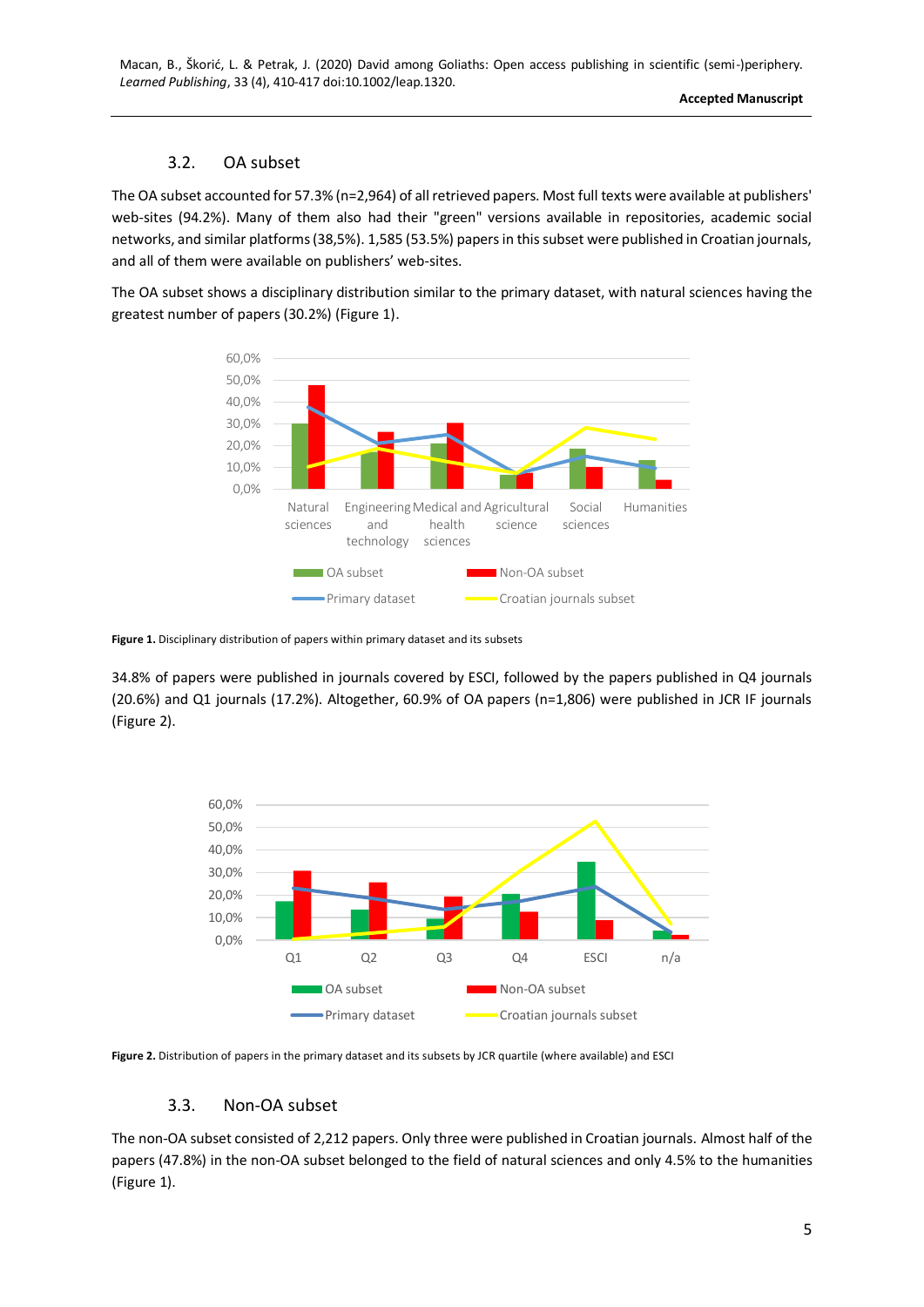Altogether, 88.7% (n=1,962) of papers in the non-OA subset were published in JCR IF journals (Figure 2). Most were published in Q1 journals (30.9%), followed by those in Q2 journals (25.8%), while only 8.8% were published in ESCI journals.

#### 3.3.1. Non-OA randomized sample

Our analysis of the randomized sample (n=212) in the non-OA subset discovered that 85 papers were actually OA (40.1%). 20 had free full text access on the publisher's web pages, while 65 were available in repositories (39 papers) or academic/social networks (26 papers). If we apply the 40.1% to the entire non-OA subset, as many as 887 papers in the non-OA subset could actually be OA. If we add these 887 papers to the number from the OA subset, the overall share of OA in the primary dataset rises to 74.4% (Figure 3).



**Figure 3.** OA status of papers published in 2017 by Croatian authors in journals indexed by WoSCC (including the results from the randomised sample analysis)

Most of "green-only" papers were published in Q1 and Q2 journals (45 out of 65), which suggests the importance of repositories, social networks, and similar platforms for papers published in the most prestigious paywall journals with high JIF.

#### 3.4. Croatian journals subset

Of all primary dataset papers 30.7% (n=1,588) were published in 117 Croatian journals. Only two Croatian journals in the primary dataset had a paywall (were non-OA), and they published three papers that met our search criteria. The remaining 115 journals publish in open access, most without charging for article processing. This is why 99.8% of all papers in Croatian journals were OA (n=1,585). They accounted for 53.5% of the papers in the OA subset and for 56.8% of those published on the publisher's web pages.

Further subset analysis showed that 68 of the 117 journals were indexed by DOAJ, and that 91 used one of the Creative Commons licenses (most frequently CC BY), but most of them did not show this information in the article (e.g. in headers or footers). Twelve more journals did not refer specifically to the CC licence but allowed use of full texts for non-profit purposes in the journal's policy section. 23 journals didn't assign DOI to the papers published in 2017.

The OA status of 390 papers published in 34 Croatian journals was not determined in WoS. The main reason may be that 33 of those journals were not registered in DOAJ in 2017, and many of them had unclear copyright and OA policies.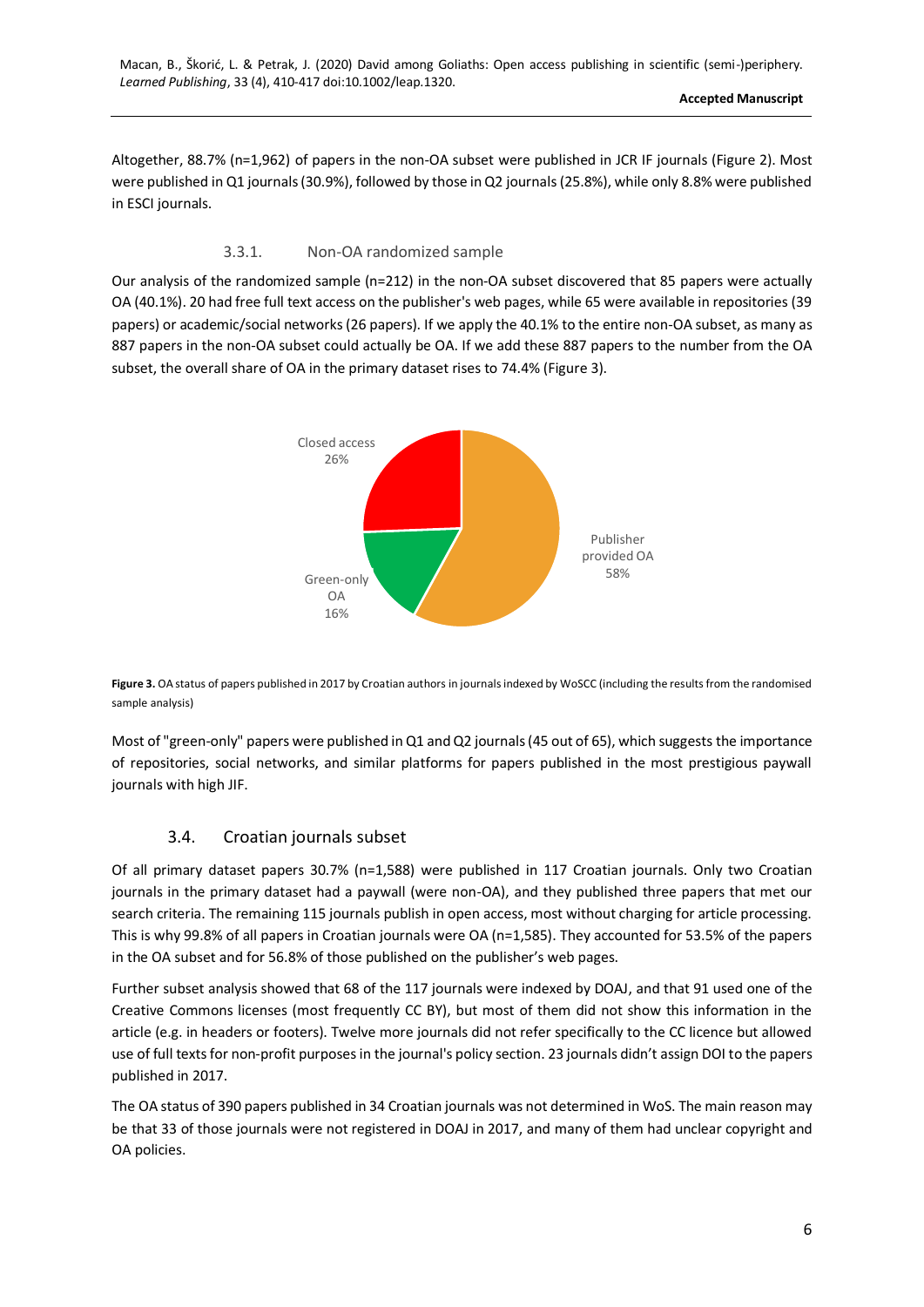More than half (52.8%) of papers were published in Croatian journals covered by ESCI, followed by 30.7% published in Q4 journals. Only seven papers were published in the three Croatian journals ranked Q1 (Table 1).

Disciplinary distribution showed that only 8.5% of all natural sciences papers and 15.6% of all medical & health sciences papers were published in Croatian journals. In contrast, Croatian journals published 57.1% of all social sciences and 73.5% of all humanities papers from the primary dataset.

Just over a third (36.5%) of papers in this subset were published in Croatian language (11.2% of the primary dataset), most of which in the humanities and social sciences. Croatian is a predominant language in humanities papers across all data sets: 82.2% in Croatian journals, 75.4% in the OA subset, and 60.4% in the primary dataset. In contrast, only three medical papers were published in Croatian (Figure 4).



Figure 4. Distribution of papers in Croatian journals across scientific fields by the publication language

# 4. Discussion and conclusions

Our findings show that 74.4% of papers with at least one Croatian affiliation are OA, which ranks Croatia shoulder to shoulder with the leading OA nations – Brasil, Netherlands, Switzerland, and United Kingdom – with more than 65% of OA in their overall WoS indexed publication output (Science-Metrix, 2018). For a country on the scientific semi-periphery with relatively scarce financial and infrastructural research resources, open access to research output is an effective tool for increasing international visibility and research collaboration on the international scientific scene dominated by more productive and influential nations.

In his survey comparing OA publishing by authors from core and periphery countries Kieńć (2017) argues that most journals in periphery countries are owned by academic societies and universities and are run as non-profit initiatives, often on public money. For most of them, journal publishing is a part of their public mission. Publishing in OA is the best way to accomplish that mission. This is also the case with the majority of Croatian journals which publish in OA. They operate on public money and can pursue OA policy without article processing charges. Namely, OA is mandated if the journal is to receive government support/subsidy. However, the government has not issued an OA policy mandating publishing publicly funded research in OA outlets. This has been left to individual research institutions to decide, and only a few have imposed an OA mandate so far (Macan, 2018). Many Croatian researchers signed the Croatian Open Access Declaration in 2012 "inviting the state administration, headed by the ministry responsible for science, as well as scientific and educational institutions, organisations, professional associations, and all the others involved in gathering and publishing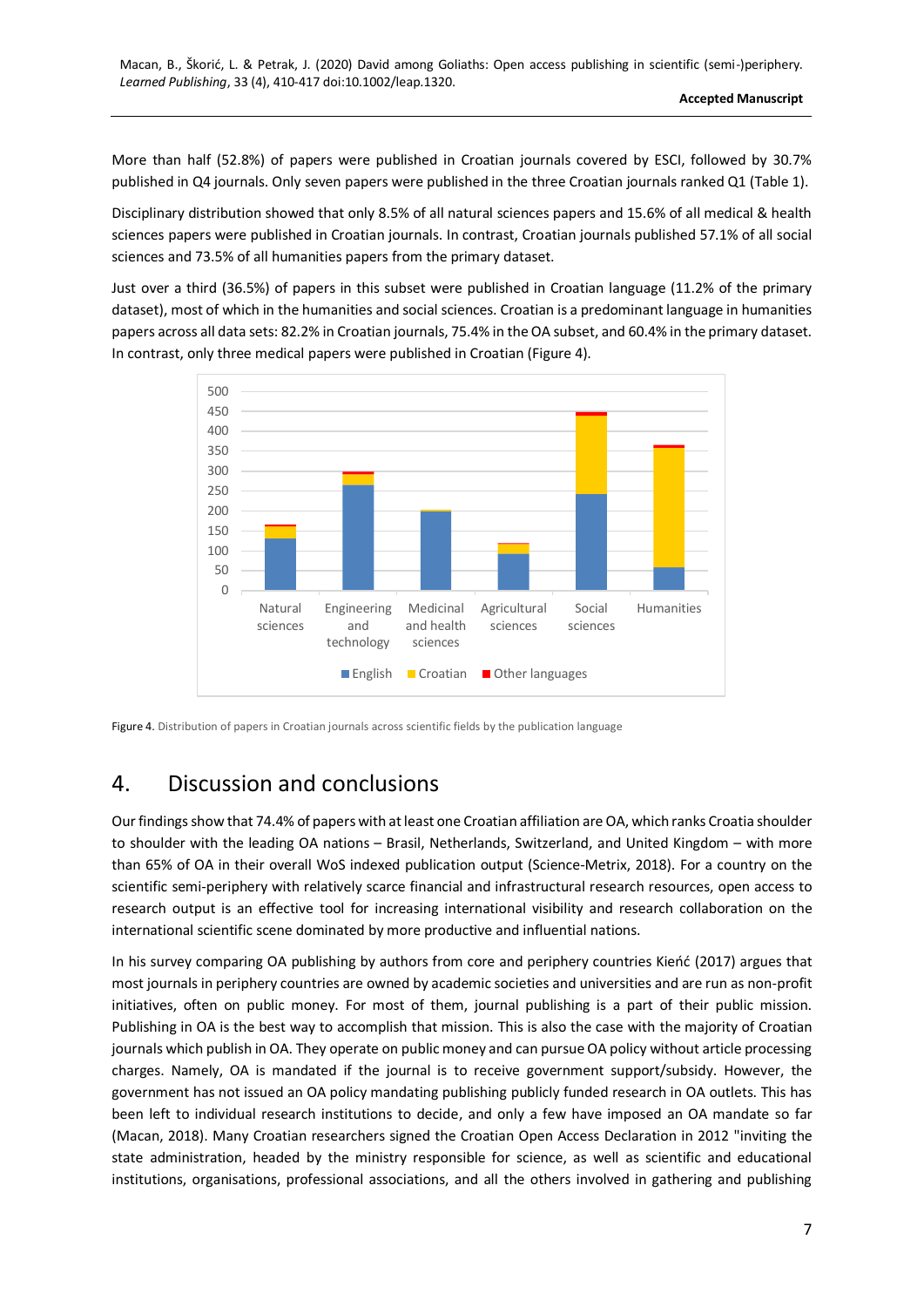scientific information to act decisively and in coordination in order to store all the Croatian scientific information in open access form" (Budin et al., 2012). Until now, Croatia has not produced a universal strategy that would encourage its researchers to publish all their research OA.

As Kieńc explains it, "…for authors from the global periphery OA is the least important factor in choosing a journal to publish work in, while journal impact factor and abstracting services are the most important and that these two factors favour 'mainstream' journals that are usually published in the core countries" (Kieńć, 2017). Similar was reported by a Taylor & Francis 2019 researcher survey (*Taylor & Francis researcher survey 2019: Researchers' views on the present and future of scholarly communication*, 2019) – the availability of open options was less important to authors than the reputation or impact factor of the journal. This culture of "publish in high-profile journals or perish" (Wang et al., 2004) is prevalent in Croatia too. This is especially true for the authors in the fields of science, engineering and biomedicine who are more focussed on the international scientific community and are more inclined to publish in international journals (Table 1). Publishing in prestigious international journals enhances the recognisability of the author, or the institution (Jokić and Šuljok, 2009). Besides, publishing in the ranked international journals, whether they are OA or not, has become the most important instrument of the academic promotion in Croatia. Our results show that 23.1% and 18.8% of all papers were published in Q1 and Q2 journals, respectively. However, the share of papers indexed by ESCI is the largest (23.7%), and this is where the prevalence of OA papers is the highest. OA also prevailed in papers from Q4 journals, and in both categories the share of papers from Croatian journals was high (Table 1).

Croatian journals account for 30.7% of all papers published by Croatian authors, and for 53.5% of all papers in the OA subset. They seem to be an important communication and visibility channel, if they are covered by major international bibliographic databases. Almost 60% (73 titles) are covered by ESCI, which means that they have not yet been included in major citation indexes such as SCI-EXP, SSCI, and/or AHCI (*Web of Science Master Journal List. Web of Science Master Journal List*, 2020) but have a fair chance to join the international community of those that are included.

The percentage of OA papers in Croatian journals was 99.8% (only three papers were closed). When the results of the randomized sample analysis were added to the OA subset, the overall share of OA papers published in foreign journals was 63.2%, well above the EU average of 40.4%.

The prevalence of OA over non-OA papers is the highest in the humanities (80.1%), followed by the social sciences (71%). Our results are opposite to Science-Metrix reports showing that, on the global scale, the humanities have the smallest percentage of OA publications (24%) followed by the economic and social sciences (44%) (Science-Metrix, 2018). More than half of the OA papers published by Croatian journals come from social sciences (28.3%) and the humanities (23%). This reflects the distribution of Croatian journals indexed in WoS by disciplines; because more than half of all WoSCC indexed Croatian journals are thematically oriented to social sciences (24) and to the arts & humanities (34). Kulczycki (2018) suggests that publication patterns in social sciences and humanities (SSH) in non-English speaking European countries not only depend on the discipline and size of the scientific community, but also on its cultural and historical heritage. The prevalence of SSH papers in Croatian journals indexed in WoSCC may reflect the importance of local social, historical and linguistic phenomena which have not yet been sufficiently explored. The SSH journals are considered the national identity factor (Matanović & Berbić Kolar, 2018), crucial for the survival of the national culture and language (Zrinščak, 2011) and not only for the communication of the SSH research results. The prevalence of local topics in SSH papers is also supported by the number of papers published in the Croatian language: 82.2% of papers in the humanities (301 out of 366) and 43.6% in social sciences (196 out of 449) as opposed to only 1.5% in medical sciences (3 out of 203), and 8.7% in engineering and technology (26 out of 299). Publishing in local journals in Croatian has also been encouraged by the national criteria for academic advancement in the fields of social sciences and humanities (Nacionalno vijeće za znanost, visoko obrazovanj ei tehnološki razvoj, 2017). Nevertheless, many Croatian journals have shifted to English to expand their audience and improve coverage by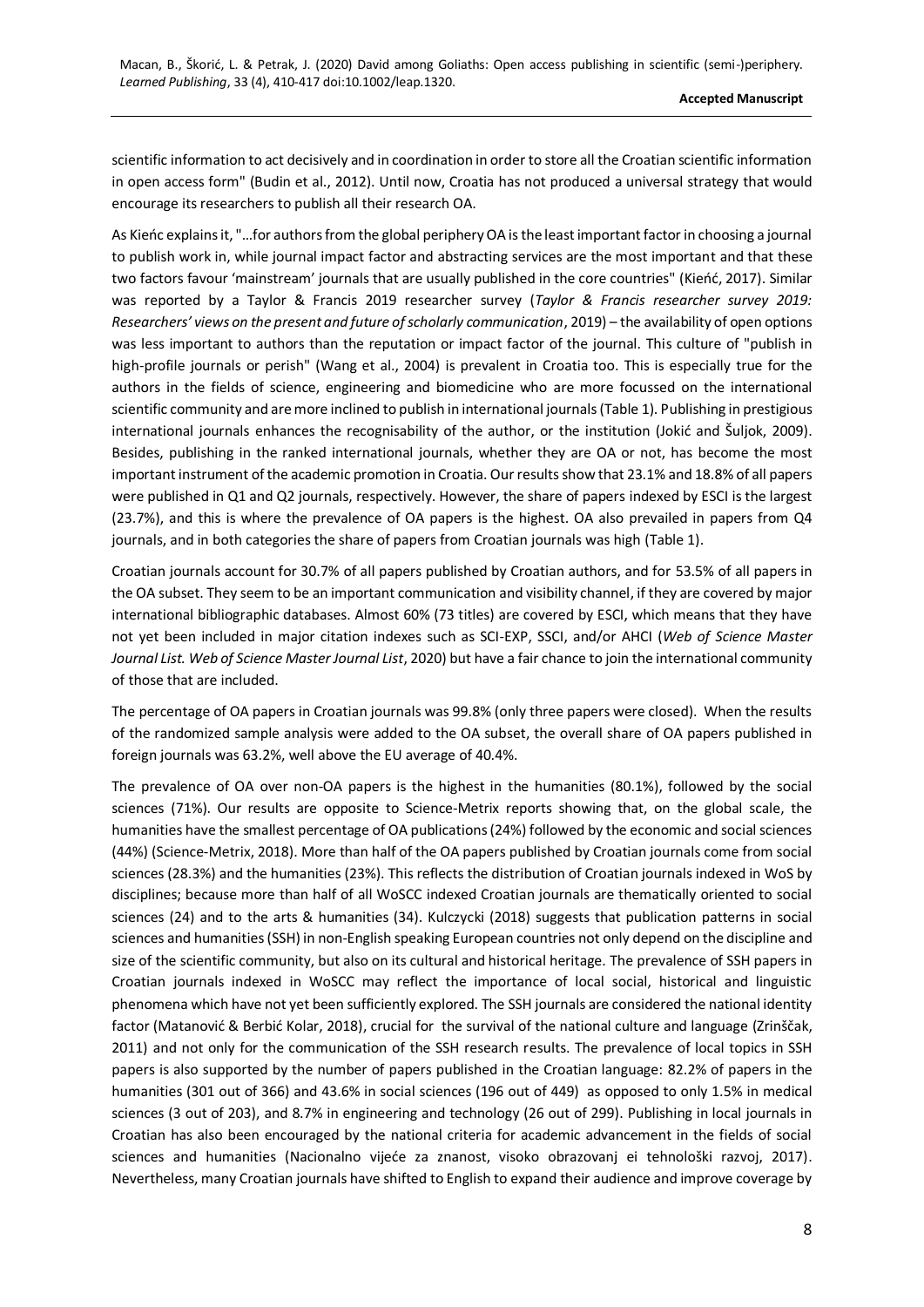relevant bibliographic databases (Pulišelić & Petrak, 2006). In fact, 61.5% of papers from our Croatian journal subset have been published in English.

Why Croatian authors opt for publishing in OA journals is yet to be explored. Even though we did not study this particular issue, we can assume that papers published OA in foreign journals (which usually charge for article processing) are financed by the funds from research projects of the Croatian authors and/or their international collaborators. The findings on funding APCs from a recent Springer Nature survey show that 40% of "hybrid OA authors" drew on funds from their research funder for cover APCs. For "fully OA authors" the figures are even higher, 59% of them pay their APC-s from grant money (Monaghan et al., 2020). With Croatian journals, the choice is mandated by the journal OA policy, which stems from public subsidies rather than author preference.

The analysis of our randomized sample indicates the importance of national or institutional repositories and academic/social networks that constitute the so-called "green" OA. Most of these "green-only" papers were published in Q1 and Q2 journals (n=45; 71.4%), which implies the importance of the green route for papers published in the most prestigious paywall journals with high JIF. Until recently, the awareness of the need for OA digital repositories among Croatian research and high education institutions was rather low, and their implementation and maintenance was a big technical challenge. Only researchers working on international competitive projects (such as the ones funded by the EC through the Horizon 2020 framework) were mandated to archive their papers into an OA repository or a similar infrastructure. The initiative for the development of a common national digital repository infrastructure resulted in the establishment of Digital Academic Archives and Repositories – DABAR (URL: https://dabar.srce.hr), a centrally implemented technological solution based on open-source software (Macan & Petrak, 2019). It complements Hrčak by enabling authors affiliated to the Croatian academic institutions to archive their thesis, journal articles, book chapters, conference papers, learning objects, datasets etc. as green OA. It would further increase the OA share in the Croatian publication output in the years to come.

The Croatian example confirms that publicly funded support for OA publishing in local scientific journals may improve dissemination and access of the scientific results as well as the chance of their international visibility. SSH disciplines especially benefit from such a policy. Croatian authors from other disciplines, like natural and biomedical sciences, more often publish in the prestigious international journals with high OA publishing fees, and their papers more often remain closed or "green-only" in their institutional repositories.

Our findings are limited by the study design to a single year and a single country. They may help, however, to understand open access in similar settings at scientific semi-periphery.

## 5. References:

Archambault, E., Amyot, D., Deschamps, P., Nicol, A., Rebout, L., & Roberge, G. (2013). *Proportion of open access peerreviewed papers at the European and world levels- 2004-2011* (RTD-B6-PP-2011-2; p. 31). Science-Metrix Inc. Retrieved from http://www.science-metrix.com/pdf/SM\_EC\_OA\_Availability\_2004-2011.pdf

Budin, L., Silobrčić, V., Flego, G., Grgić, M., Šimić, D., Stojanovski, J., Hebrang Grgić, I., Melinščak-Zlodi, I., Glavica, M., Pavlinušić, D., Pale, P., Lisek, J., Furdek, M., & Zavacki, T. (2012). *Hrvatska Deklaracija o otvorenom pristupu*. Retrieved from http://www.fer.unizg.hr/oa2012/deklaracija

Clarivate Analytics. (2018, September 8). *Web of Science Core Collection Help*. Retrieved from http://images.webofknowledge.com/WOKRS533SR6ALERTMTN/help/WOS/hp\_results.html

*Commission Recommendation (EU) 2018/790 of 25 April 2018 on access to and preservation of scientific information (No. 32018H0790)*. (2018). Retrieved from https://eur-lex.europa.eu/eli/reco/2018/790/oj/eng

Directorate for science, technology and industry, Committee for scientific and technology policy. (2018). *Revised field of science and technology (FOS) classification in the FRASCATI manual. Organisation for Economic Co-operation and Development*. Retrieved from http://www.oecd.org/science/inno/38235147.pdf

Domazet, M., & Marinović Jerolimov, D. (2014). Sustainability on the semi-periphery: An impossible topic in a non-existent place? In M. Domazet & D. Marinović Jerolimov (Eds.), *Sustainability perspectives from the European semiperiphery* (pp. 19–49). Zagreb: Institute for Social Research; Heinrich Böll Stiftung Hrvatska. Retrieved from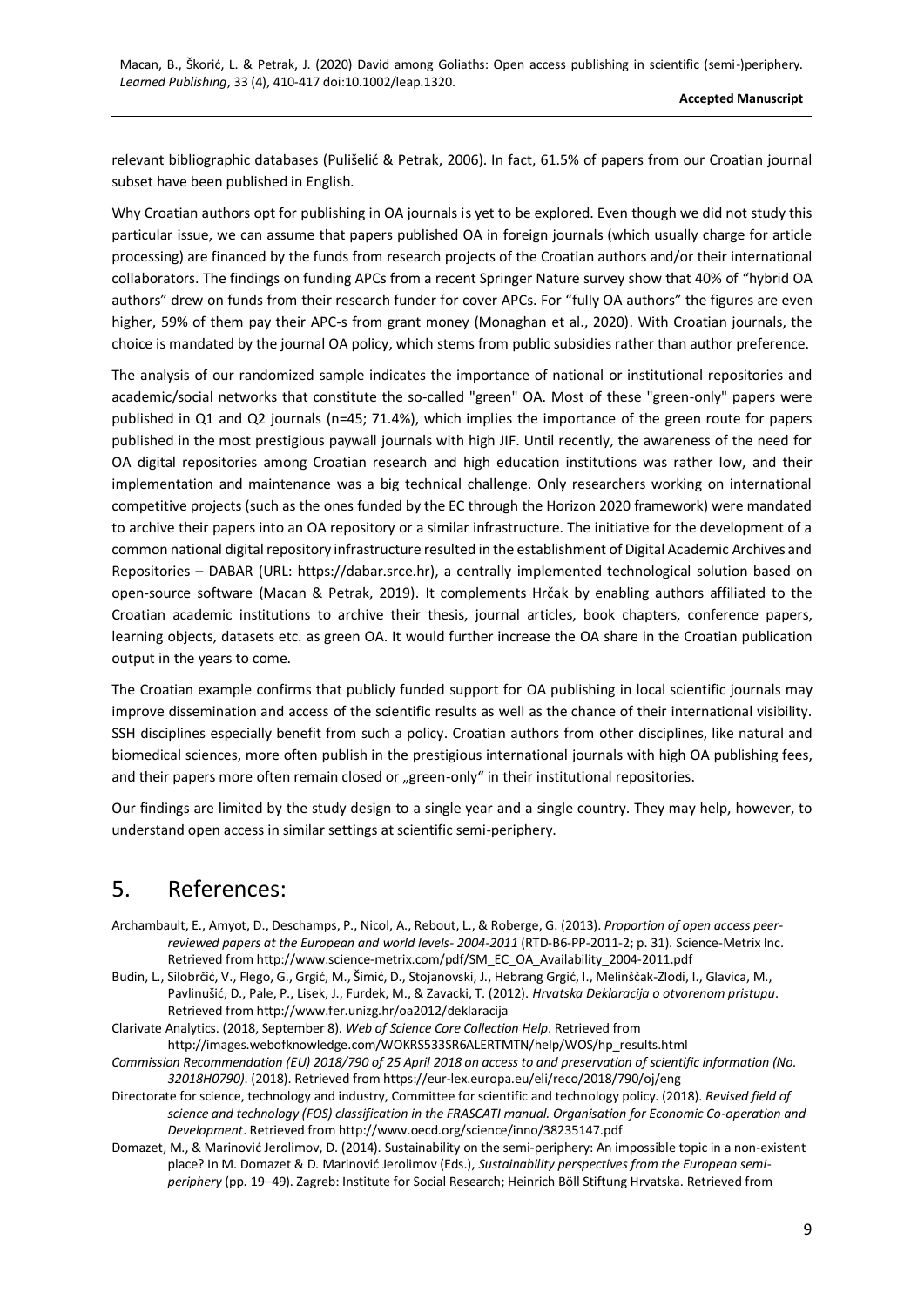http://idiprints.knjiznica.idi.hr/7/1/Sustainability%20perspectives%20from%20the%20European%20semiperiphery.pdf

- European Commission. (2020). *Trends for open access to publications* [Text]. European Commission an Official Website of the European Union. Retrieved from https://ec.europa.eu/info/research-and-innovation/strategy/goalsresearch-and-innovation-policy/open-science/open-science-monitor/trends-open-access-publications\_en
- Guédon, J.-C. (2008). Open Access and the divide between "mainstream" and "peripheral" science. In M. das G. Targino & S. M. S. P. Ferreira (Eds.), *Como gerir e qualificar revistas científicas*. Retrieved from http://eprints.rclis.org/10778/
- Jokić, M., & Šuljok, A. (2009). Productivity and its impact in the ISI and Scopous citation databases from 1966 to 2005. In Prpić, K (Ed.), *Beyond the myths about the natural and social sciences* (pp. 143-170). Zagreb: Institute for Social Research.
- Kieńć, W. (2017). Authors from the periphery countries choose open access more often—Kieńć—2017—Learned Publishing—Wiley Online Library. *Learned Publishing*, *30*(2), 125–131. https://doi.org/10.1002/leap.1093
- Kulczycki, E., Engels, T. C. E., Pölönen, J., Bruun, K., Dušková, M., Guns, R., Nowotniak, R., Petr, M., Sivertsen, G., Istenič Starčič, A., & Zuccala, A. (2018). Publication patterns in the social sciences and humanities: Evidence from eight European countries. *Scientometrics*, *116*(1), 463–486. https://doi.org/10.1007/s11192-018-2711-0
- Macan, B. (2018). Osiguravanje otvorenog pristupa znanstvenim publikacijama tko, što i kako? In *Otvorenost u znanosti i visokom obrazovanju* (pp. 59–79). Zagreb: Školska knjiga. Retrieved from http://fulir.irb.hr/4177/
- Macan, B., & Petrak, J. (2019). The current state and future perspectives of the research information infrastructure in Croatia. *Journal of information and organizational sciences*, *43*(1), 15–31. https://doi.org/10.31341/jios.43.1.2
- Macan, B., Pikić, A., & Mayer, M. (2012). (Inter)national Orientation of Croatian Social Sciences and Arts and Humanities Journals Indexed in the Web of Science Database. *Društvena Istraživanja*, *21*(2), 505–521. http://doi.org/10.5559/di.21.2.11
- Matanović, D., & Berbić Kolar, E. (2018). Položaj i percepcija humanističkih znanosti u Republici Hrvatskoj na početku 21.st. *Društvene i humanističke studije*, 3(6), 27–36. Retrieved from
	- http://dhs.ff.untz.ba/index.php/home/article/view/221/122
- Monaghan, J., Lucraft, M., & Allin, K. (2020). "APCs in the wild": Could increased monitoring and consolidation of funding accelerate the transition to open access?. figshare. Journal contribution. https://doi.org/10.6084/m9.figshare.11988123.v4
- Nacionalno vijeće za znanost. (2009). Pravilnik o znanstvenim i umjetničkim područjima, poljima i granama. *Narodne Novine*, *2009*(118), 2929. Retrieved from https://narodne-novine.nn.hr/clanci/sluzbeni/2009\_09\_118\_2929.html
- Nacionalno vijeće za znanost, visoko obrazovanj ei tehnološki razvoj. (2017). Pravilnik o uvjetima za izbor u znanstvena zvanja. *Narodne Novine*, *2017*(28), 652. Retrieved from https://narodnenovine.nn.hr/clanci/sluzbeni/2017\_03\_28\_652.html
- Noorden, R. V., & Butler, D. (2019). Science in Europe: By the numbers. *Nature*, *569*(7757), 470–471. https://doi.org/10.1038/d41586-019-01565-0
- Piwowar, H., Priem, J., Larivière, V., Alperin, J. P., Matthias, L., Norlander, B., Farley, A., West, J., & Haustein, S. (2018). The state of OA: A large-scale analysis of the prevalence and impact of Open Access articles. *PeerJ*, *6*, e4375. https://doi.org/10.7717/peerj.4375
- Pulišelić, L., & Petrak, J. (2006). Is it enough to change the language? A case study of Croatian biomedical journals. *Learned Publishing*, *19*(4), 299–306. https://doi.org/10.1087/095315106778690733
- Ministarstvo znanosti i obrazovanja. (2018). *Kriteriji za financijsku potporu znanstvenim časopisima i časopisima za popularizaciju znanosti.* Republika Hrvatska, Ministarstvo znanosti i obrazovanja. Retrieved from https://mzo.gov.hr/UserDocsImages/dokumenti/Znanost/ZnanstvenaInfrastruktura/Kriteriji%20za%20financijsku %20potporu%20znanstvenim%20%C4%8Dasopisima%20i%20%C4%8Dasopisima%20za%20popularizaciju%20zna nosti.pdf
- Science-Metrix. (2018). *Analytical Support for bibliometrics indicators: Open access availability of scientific publications: Final report*. Science-Metrix Inc. Retrieved from https://www.science-metrix.com/sites/default/files/sciencemetrix/publications/science-metrix\_open\_access\_availability\_scientific\_publications\_report.pdf
- Sorinel, C. (2010). Immanuel Wallerstein's world system theory. *Annals of the University of Oradea: Economic Science*, *1*(2), 220–224.

[https://www.researchgate.net/publication/49615339\\_IMMANUEL\\_WALLERSTEIN'S\\_WORLD\\_SYSTEM\\_THEORY](https://www.researchgate.net/publication/49615339_IMMANUEL_WALLERSTEIN)

- Stojanovski, J., Petrak, J., & Macan, B. (2009). The Croatian national open access journal platform. *Learned Publishing*, *22*(4), 263–273. http://doi.org/10.1087/20090402
- *Taylor & Francis researcher survey 2019: Researchers' views on the present and future of scholarly communication*. (2019, October 20). Author Services. Retrieved from https://authorservices.taylorandfrancis.com/researcher-survey-2019/
- Testa, J. (2009, January 15). Regional content expansion in Web of Science®: Opening borders to exploration. *GlobalHigherEd*. Retrieved from https://globalhighered.wordpress.com/2009/01/15/regional-content-expansionin-web-of-science/